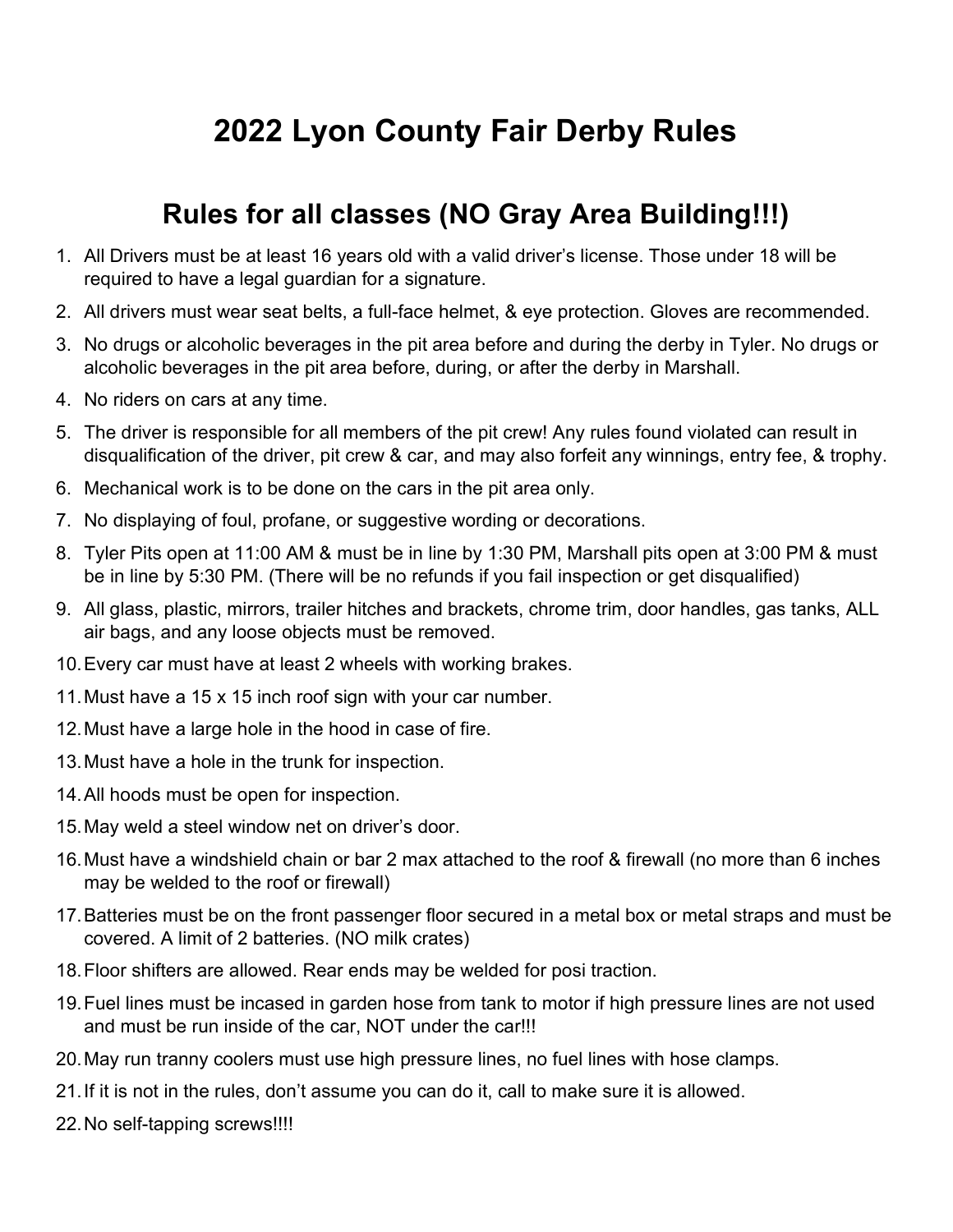## Compact Weld Class

- 1. Only 4 and 6 cylinder motors.
- 2. 111 inch wheel base max for front wheel drive. 105 inch wheel base max for rear wheel drive.
- 3. Every car must have at least 2 wheels with working brakes.
- 4. Body Bolts can be replaced with up to 1 inch bolts with up to a 4 inch by 4 inch plate.
- 5. Hoods may be bolted up to 6 spots with 4 going to the frame with a 5 inch by 5 inch plate max.
- 6. Trunk may be bolted in up to 4 spots with a 5 inch by 5 inch plate max.
- 7. No gussets front or rear.
- 8. May pre-bend but no WEDGES!! May seam fenders & doors. May tuck, dish, or fold in trunk but NO WEDGES!! May fold in fenders and bolt to floor. Fender wells may be bolted with 8 – 3/8 bolts.
- 9. Front suspension may be bolted or welded solid. Leaf springs may be clamped in 4 spots. Coils may be doubled, wired or chained.
- 10. May use motor and tranny of choice. Cradles, distributor protectors are OK. Any style of drive shaft is OK. Any car rear end is OK.
- 11. May use a radiator barrel but must be bolted in 4 spots and must run a vent tube under the car. May use electric fans. May weld a 2 inch by 2 inch  $\frac{1}{4}$  thick angle iron on top of core support.
- 12. May stuff any factory car bumper and use any factory bumper bracket or brackets that are up to 20 inch by 4 inch by 1/8 inch thick and must stop in front of the suspension.
- 13. Driver cage can only be 5 feet from dash bar to seat or halo bar, outside to outside.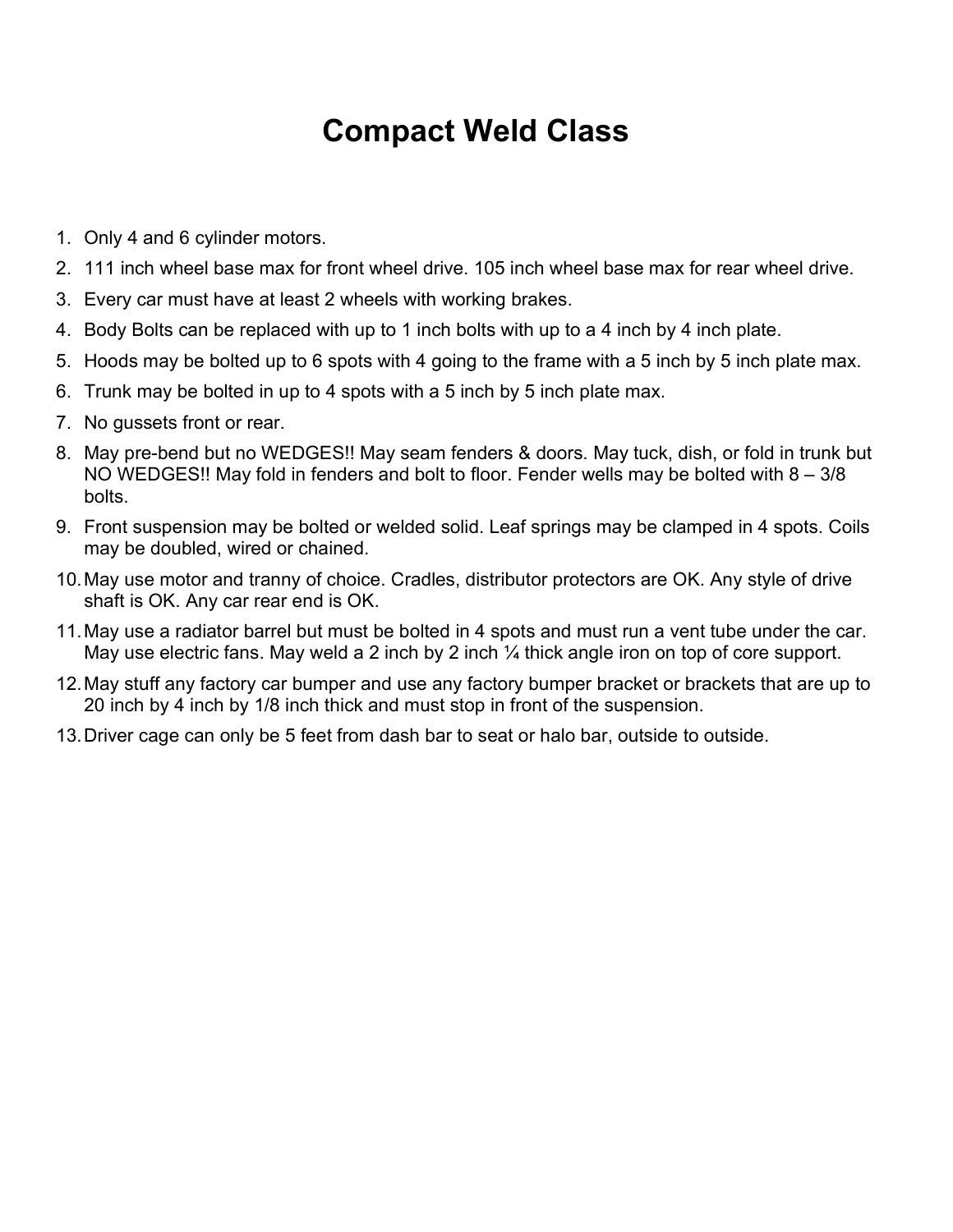# Full Size Limited Weld Stock Cars No Gray Area Building!!!!

## Body Rules

- 1. Any full size car except 1973 & older Imperials, Imperial Sub Frames, 1969 & older Lincolns, no convertibles, hearses, & limo's.
- 2. 2003 & newer Crown Vic's, Lincoln's, & Mercury's are allowed but front & rear suspension must remain stock and no tilting of the front ends.
- 3. May weld all door seams, trunk & tail gate on station wagons 5 on 5 off. Meaning you can weld 5 inches, skip 5 inches and so on. Driver's door may be welded solid and also have some type of beam across it no to exceed 6 inches past the door seam.
- 4. The hood may be held down in 6 spots with 2 being up to 2 inch threaded rod thru the frame, core support, & hood with a max of 5 inch by 5 inch plate bolted only, not welded.
- 5. May weld in a seat bar, dash bar, & side bars using up to a 4 inch by 4 inch tubing max. May have 1 down bar or tube welded to the frame between the dash bar and seat bar. May have a halo bar welded to the frame and bolted to 2 places on the roof the halo car must be 5 inches in front of the rear body mount in front of the humps. NO kickers allowed!
- 6. Gas tanks must be mounted behind the driver's seat or in the middle with a 10 gallon max. There must be a shut off switch if using an electric fuel pump! Steel tanks only! You may use a gas tank protector and only attach it to the seat bar no more than 24 inches wide from outside to outside and at least 1 inch from any sheet metal on all sides and 2 inches from the floor.
- 7. May have a rear window bar/tube, 2 inch by 2 inch tube max or 3 inch by  $\frac{1}{4}$  inch bar max. May be bolted only! 6 inches on roof and 6 inches on trunk starting at the front trunk seam.
- 8. May tuck 50% of the trunk lid down and bolted or wired in 2 places. May dish trunk up to 4 inches and kink rear quarters up to 4 inches. NO folding fenders down in trunk! Trunks must have an inspection hole cut in them. May also have 2 all thread thru the frame bolted only NOT welded. NO WEDGES!!
- 9. No adding extra body bolts. You may replace the body bolts but you must keep the pucks or some type of spacer so the body is not tight to the frame.
- 10. You may use #9 wire on USED cars only 6 spots to the frame and unlimited on body 4 loops max!

#### Frame and Bumper Rules

- 11. May pull down pre-ran car frames and plate the frame with a total of 6 plates per car. T
- 12. he plates can be 4 inches by 6 inches and  $\frac{1}{4}$  inch thick.
- 13. May patch rust holes with  $\frac{1}{4}$  inch plates 1 inch past the hole on each side. Must be able to see hold above or below plate. Do not cut rust spot out!